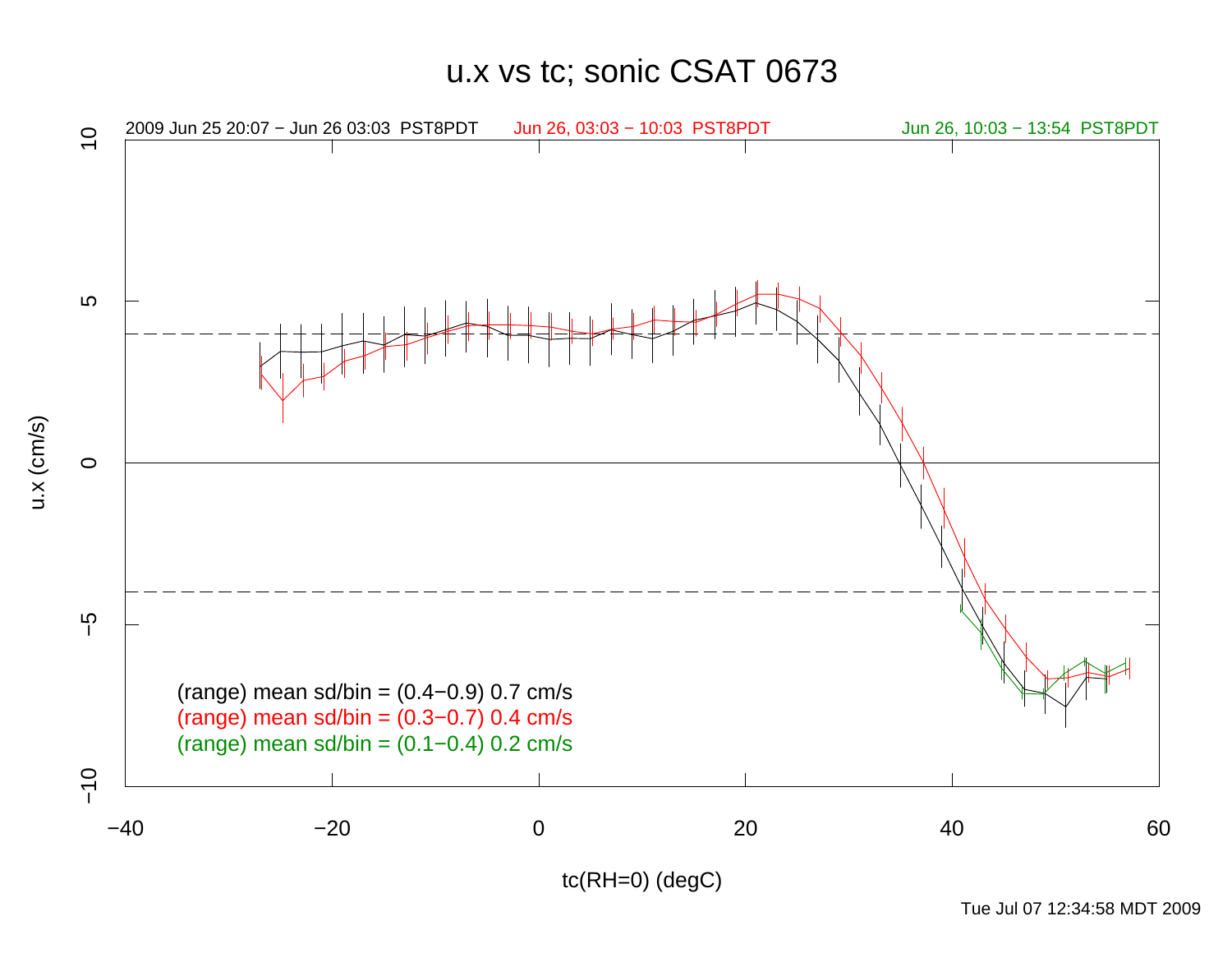## u.y vs tc; sonic CSAT 0673